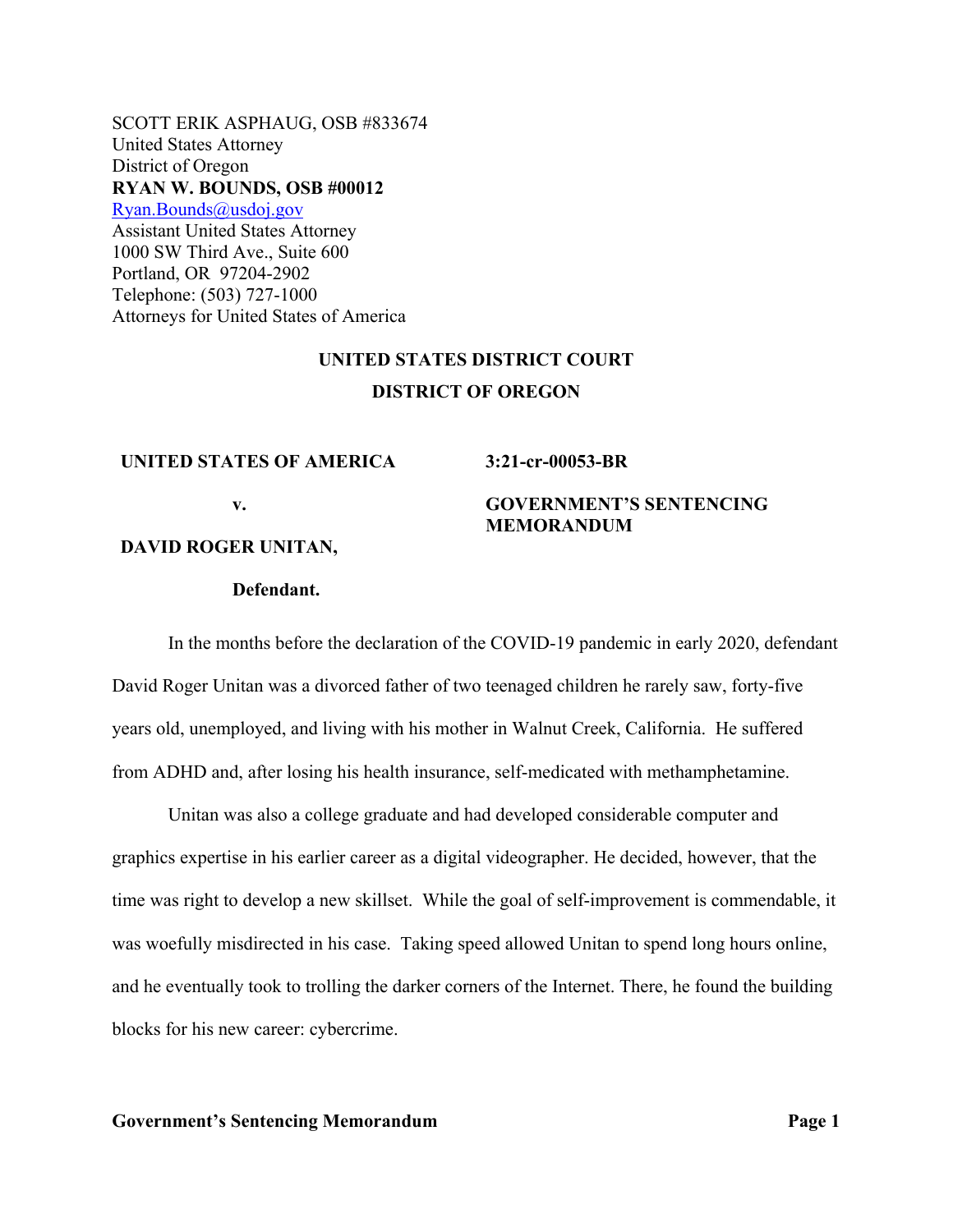#### **I. DAVID UNITAN'S NEWFOUND AMBITION: STEALING MONEY**

Unitan would later admit to federal agents that one of his early influences in this project was the AnglerPhish podcast. That audio program, which was first released in the fall of 2019, featured the purportedly autobiographical tale of one Brett Johnson, a convicted cybercriminal and con artist who recounted with relish how he had continued to run online scams even while working as a cooperating defendant with the U.S. Secret Service. When the feds found out, Johnson went on the lam, but his road trip didn't last long. After serving yet another lengthy prison term, he wistfully observed in the first episode of his podcast that "the bad guys never win."

Unitan didn't get the message, or not the right one anyway. He was lured instead by the easy money to be made from using stolen identities to access lines of credit and government benefits. He also derived personal satisfaction from his apparent skill at "social engineering" the art of conning customer-service representatives into divulging the account information pertaining to his victims. While still living with his mom, Unitan started buying wholesale lists of stolen identities from sites on the dark web and operating under an alias: Daniel Cohen. He used that alias and stolen means of identification to finance a new Ford pickup in April 2020. When police tracked the fraudulently procured truck to his mother's apartment complex, Unitan abandoned it and moved north to Oregon, where he had once lived and where his ex-wife and children still resided. But he didn't reconsider his new line of work.

To the contrary, the worldwide pandemic—and the federal government's urgent efforts to cushion the resulting economic dislocation—yielded new and generous aid programs for Unitan to exploit. The instant prosecution arises from his large-scale abuse of business-lending programs created by the Coronavirus Aid, Relief, and Economic Security ("CARES") Act,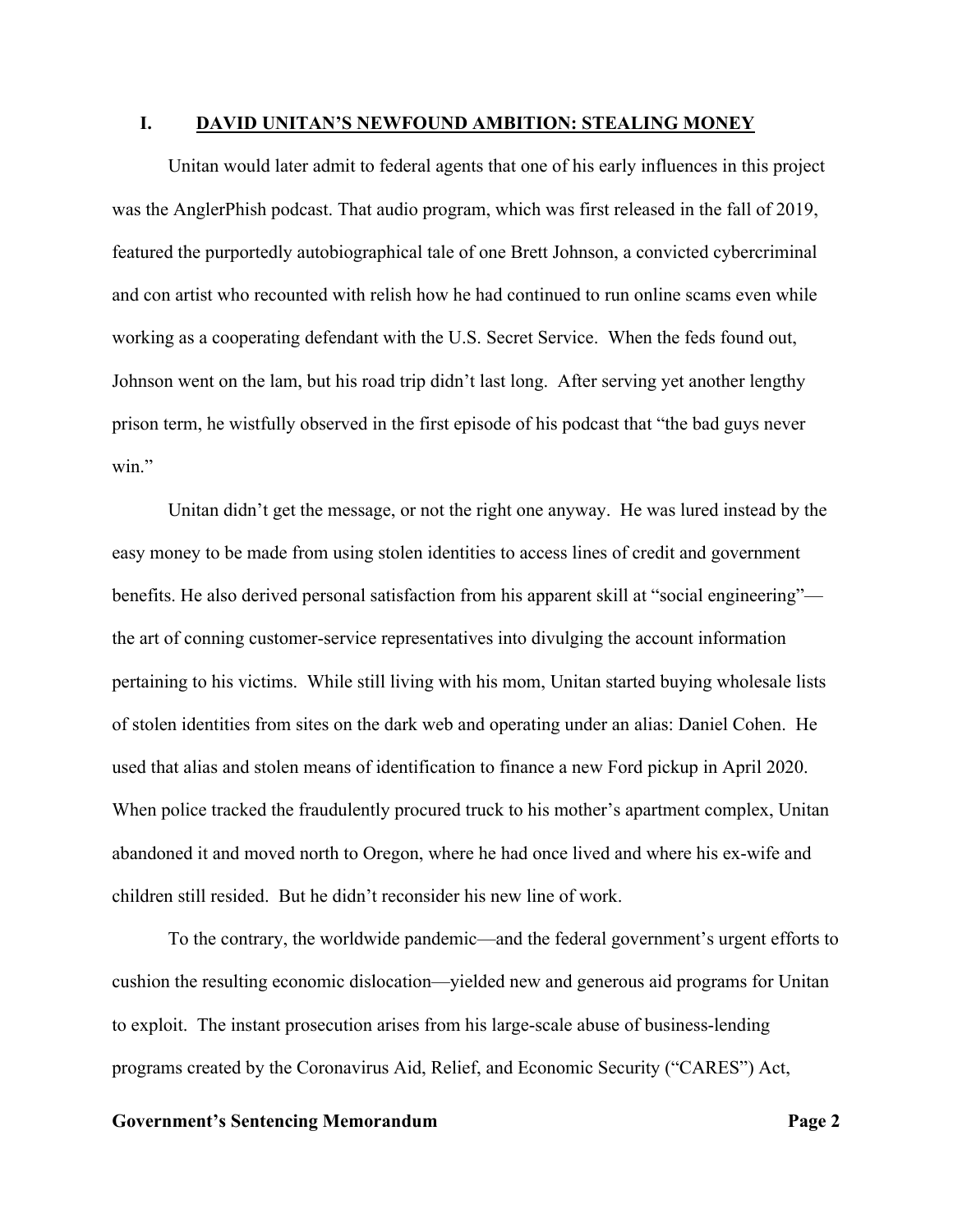enacted in March 2020. Specifically, the CARES Act appropriated billions of dollars for the Small Business Administration ("SBA") to use in issuing Economic Injury Disaster Loans ("EIDLs") and guaranteeing Paycheck Protection Program ("PPP") loans to businesses who promised to use the funds to keep their lights on and to maintain their idled workforces.

Unitan perpetrated some of the earliest high-dollar swindles of these programs, at least in this district. He was the first defendant to be arrested in Oregon for filing fraudulent EIDL and PPP loan applications, following a report of identity theft to the Clackamas County Sheriff's Office in the summer of 2020 by the individual named in the Indictment as "AV-1." The complaining victim was the owner of a food-distribution business in Wilsonville, Oregon, who had briefly retained Unitan for some marketing work. They had parted ways on less-thanamicable terms years before, but AV-1 hadn't given Unitan much thought since then. Unitan, in contrast, held a grudge, and so Unitan used the identifying information of AV-1 and his business (identified in the Indictment as VB-1) in one of his first fraudulent EIDL applications in June 2020. On June 24, 2020, Unitan used half the proceeds of that loan—\$77,898.11—to buy himself a new Ford pickup to replace the one he'd stolen and abandoned in California.

The three-count Indictment returned in this case arises from these transactions, as well as a PPP loan and another EIDL that Unitan obtained under his go-to alias of Dan or Daniel Cohen, the putative owner of a fictitious California business: "Albright LLC." The loan applications constituted the wire fraud scheme charged in Count 1, the misuse of AV-1's identity constituted the aggravated identity theft charged in Count 2, and the transfer of the loan proceeds for the purchase of the new pickup constituted the money laundering charged in Count 3.

But Unitan had been arrested months before the Indictment was returned in this case. Magistrate Judge Youlee Yim You had issued a criminal complaint and arrest warrant for Unitan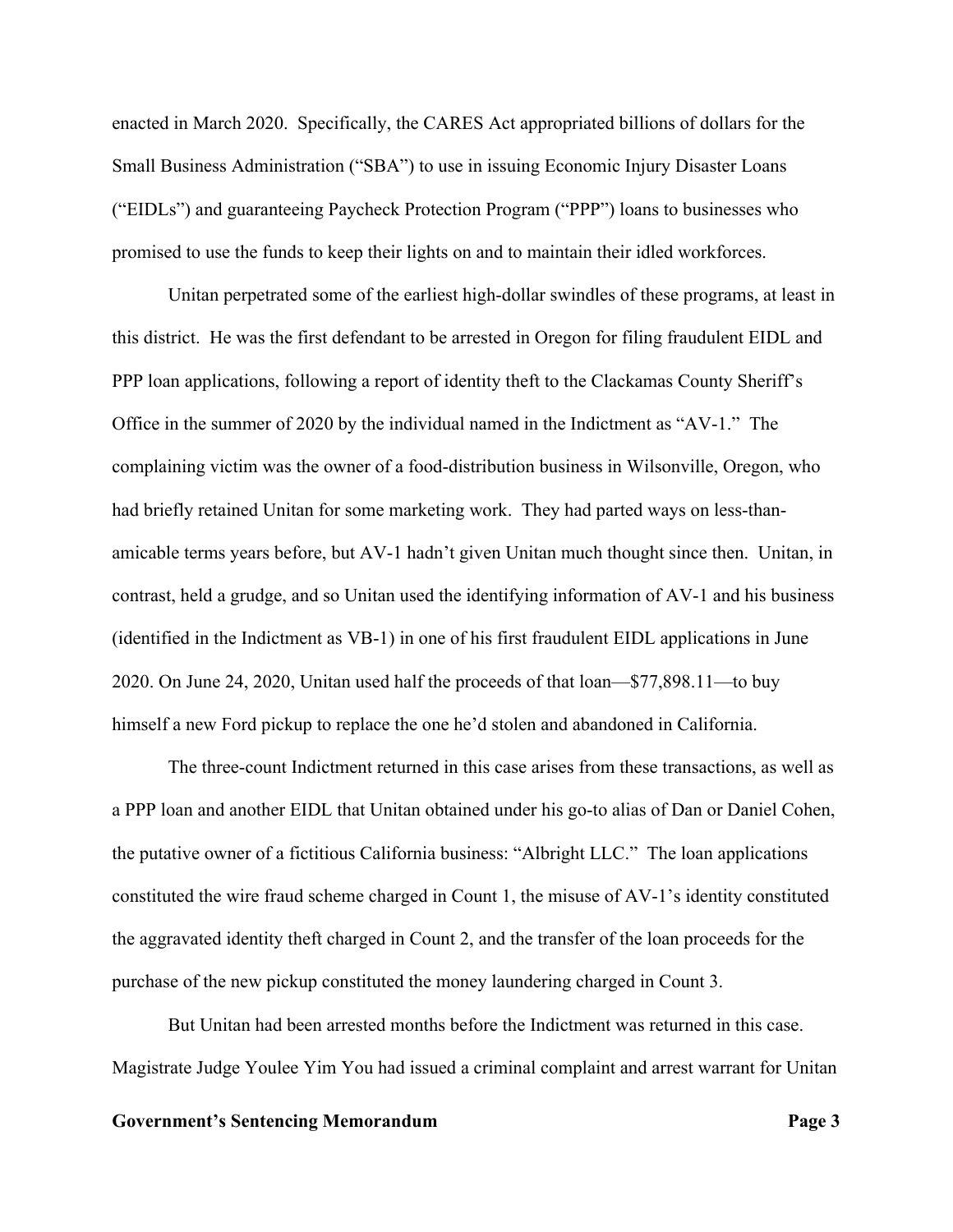on December 21, 2020, following federal agents' discovery, in cooperation with the Clackamas County Sheriff's Office, that the "Daniel Cohen" who had purchased the Ford pickup with SBA money had similarly acquired a Tesla Model X that was associated in Tesla's records with a residence Unitan had leased in Lake Oswego (under another stolen identity) and a business address in Portland that Unitan had leased in his own name years before.

On December 22, 2020, federal agents arrested Unitan at the leased residence and seized the Ford pickup and Tesla sedan. They also obtained a warrant to seize and review computers and digital media observed at the residence during the arrest. That digital evidence, along with IP records and bank-account information compiled by the SBA, would confirm that Unitan had applied for dozens of EIDLs and PPP loans, using the identities of at least four innocent victims—including a well-known criminal defense lawyer who is a longtime friend of his exwife's<sup>1</sup>—and seeking millions of dollars. Although most of these applications were unsuccessful, Unitan admits he succeeded in causing actual fraud losses of nearly \$1 million.

Once apprehended, Unitan purported to be embarrassed, contrite, and eager to assist the government in reversing the damage of his wide-ranging frauds. Two weeks after his appearance on the complaint, during which he was ordered to appear for his arraignment on February 19, 2021, Unitan voluntarily sat for a proffer interview with government agents. In that interview, Unitan readily admitted to the foregoing conduct, abandoned much of his ill-gotten gains, and pitched himself as ideally suited to assist the government in investigating other criminals engaged in similar schemes. He went so far as to propose maintaining his online

**Government's Sentencing Memorandum Page 4**  <sup>1</sup> The lawyer, Edie Rogoway, preferred to be identified here and desires to address the Court at the sentencing hearing in this matter.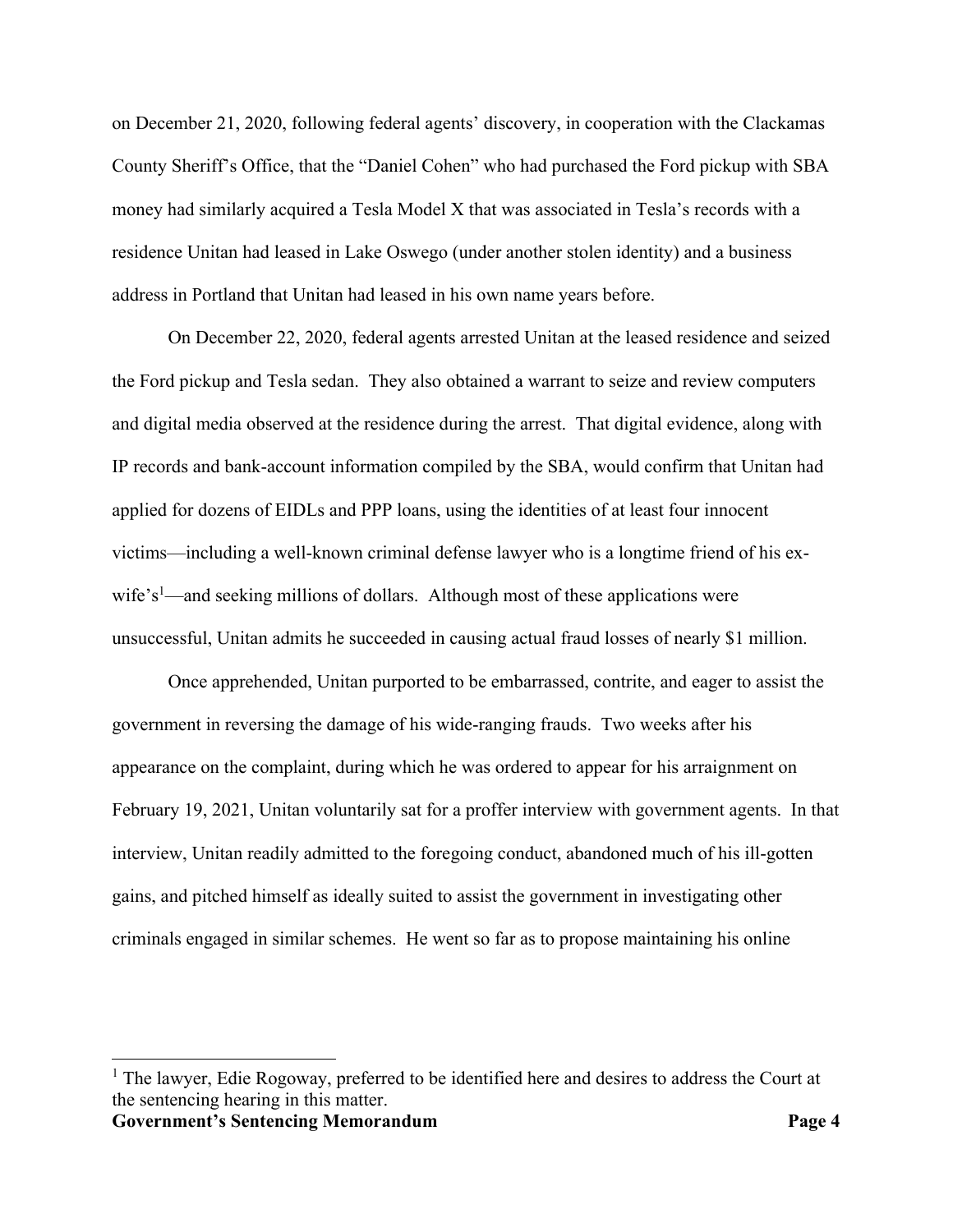presence on dark web chat sites so that he could offer to collaborate with other targets and help government officials identify them.

It was not to be.

It turned out that Unitan was just following another of Brett Johnson's bad examples. Far from coming clean, he failed to disclose cryptocurrencies he had acquired and online bank accounts he maintained. He started funneling cash out of some of the undisclosed accounts to his girlfriend, Chelsea Grace. When it became clear that Pretrial Services had discovered Unitan was using an unauthorized digital device and that federal law enforcement agencies had no desire to enlist him as cooperator—perhaps allowing him, like Brett Johnson, not only to remain out of custody but also to commit more scams—Unitan absconded from supervision.

By January 29, 2021, Unitan had taken Grace and her young child along for seven weeks of life on the run. They headed to the Oregon Coast, returned briefly to Portland and Troutdale, and then headed as far north as Marysville, Washington—just over an hour south of the Canadian border—before they were apprehended by U.S. Marshals deputies in hotel rooms Grace had rented. As a fugitive, Unitan skipped his arraignment and continued to funnel fraud proceeds to Grace to pay for food, gas, and hotels. On March 17, 2021, the day they were caught, Unitan transferred \$1,000 to Grace using an online payment platform. Over the preceding month, he had similarly transferred nearly \$7,000 more from multiple accounts in the name of "Albright LLC" or "Daniel Cohen."

#### **II. GUIDELINES APPLICATION AND RECOMMENDED SENTENCE**

As with Brett Johnson, so it must be David Unitan. His life of crime and flight from justice must end with a serious prison sentence. Although he has once again expressed contrition, entered into a plea agreement with the government, and undergone a polygraph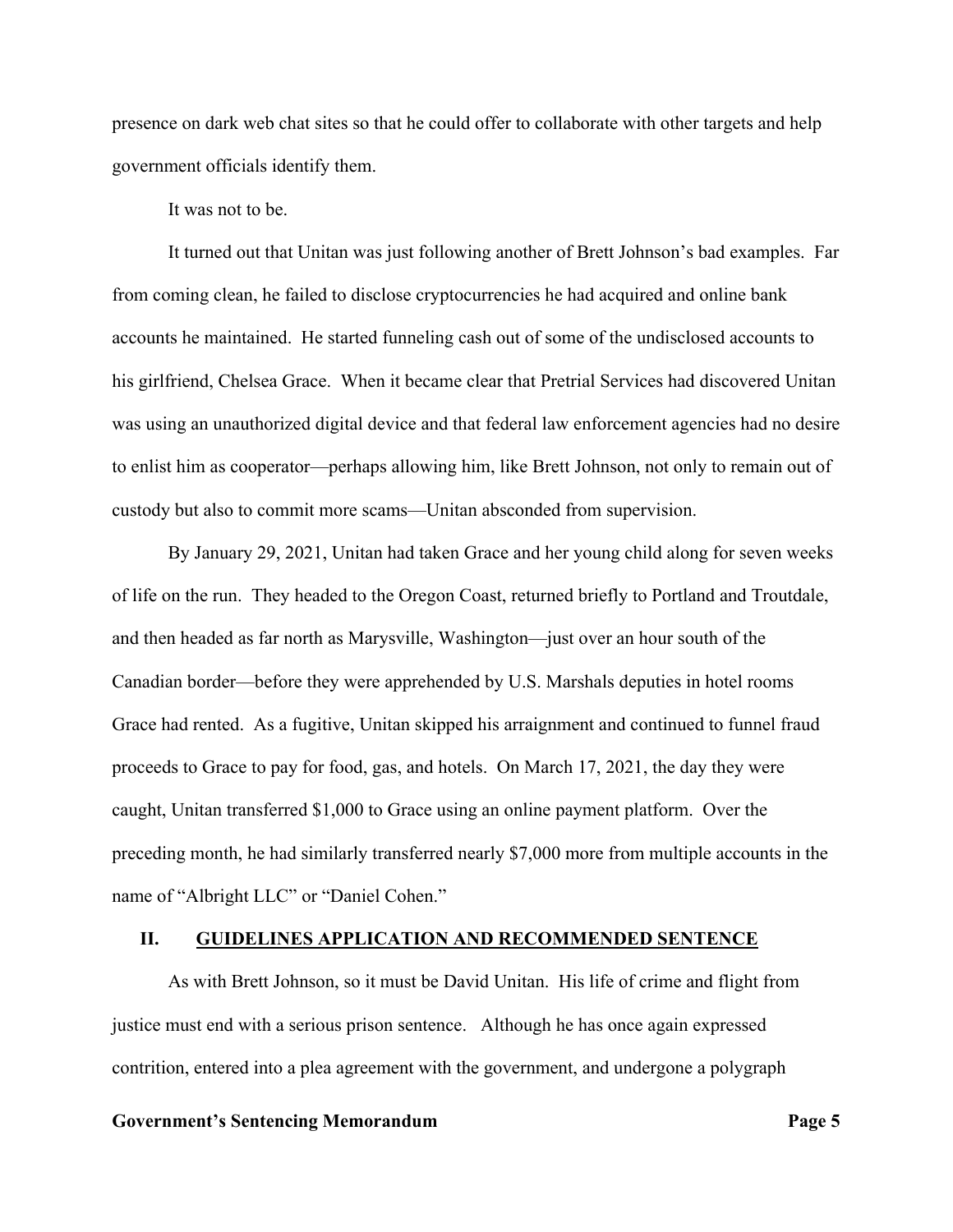examination to corroborate his lack of remaining assets, Unitan's crimes were numerous, longrunning, costly, and exacerbated by his flight. Accordingly, the government recommends a sentence of just over five years' imprisonment, followed by three years of supervised release, and an order of restitution to the SBA and participating PPP lenders totaling \$819,376.55.

## *A. The Guideline Calculation*

| Enhancement for sophisticated means (USSG $\S$ 2B1.1(b)(10))2 |  |
|---------------------------------------------------------------|--|
|                                                               |  |

The foregoing Guideline calculation for Counts 1 and 3—accounting only for his

*successful* frauds—yields an advisory sentencing range of 46 to 57 months' imprisonment.2

///

///

 $2$  This office has generally agreed to limit the "intended loss" for Guideline calculations to successful EIDL and PPP loan applications as a concession to defendants and to streamline resolution of these cases—Unitan's is the first of many. The result of this approach is that Unitan's offense level is at least two levels lower than it otherwise would be under the Sentencing Guidelines.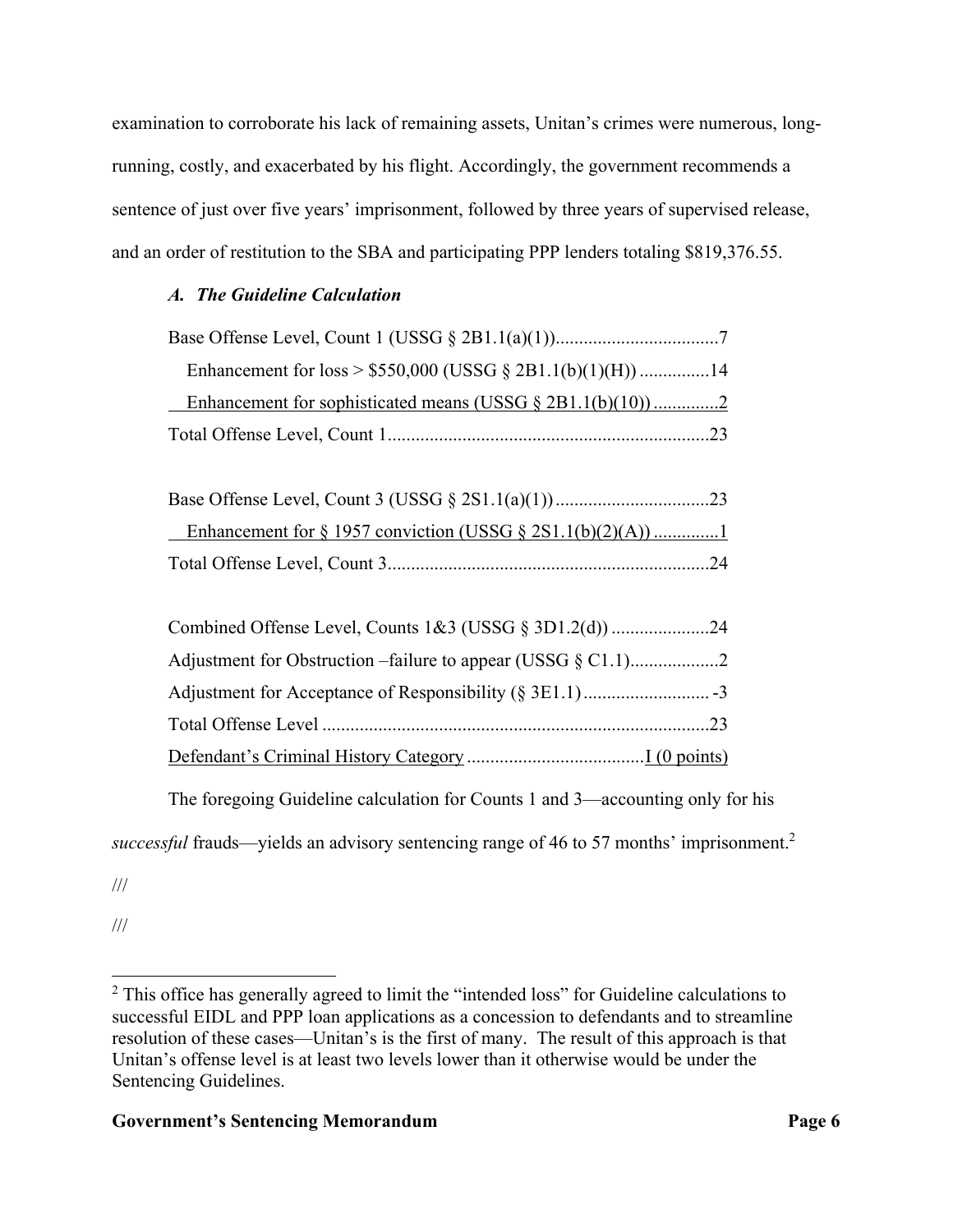#### *B. Government Recommendation and Justification*

Pursuant to the parties' plea agreement and considering defendant's waivers, successful polygraph examination, and stipulation to a sentence of at least 44 months' imprisonment, the government recommends a two-level downward variance from the Guideline range for Counts 1 and 3 and a low-end sentence of 37 months' imprisonment on each of those two counts. In addition, the Court must impose an additional 24-month sentence for Count 2. *See* 18 U.S.C.  $\S$  1028A(a)(1), (b)(2) (establishing mandatory 2-year sentence and providing that "no term of imprisonment to be imposed on a person under this section shall run concurrently with any other term of imprisonment"). The government thus recommends a total sentence of 61 months' imprisonment, and the Probation Office echoes this recommendation.<sup>3</sup>

A sentence of sixty-one months is required in this case "to reflect the seriousness of the offense, . . . to promote respect for the law, . . . to provide just punishment" and—perhaps most important in this context—"to afford adequate deterrence to criminal conduct." 18 U.S.C.  $\S$  3553(a)(2)(A)-(B). The facts and circumstances of Unitan's crimes are particularly serious relative to other fraud schemes in their scale, numerosity, and abuse of individual victims. And their gravity is substantially exacerbated by Unitan's obstructive conduct and flight from justice. These considerations alone merit a sentence at the high end of the parties' stipulated range.

But general deterrence is an even more important consideration in the context of the emergency programs created by the CARES Act. They were designed—necessarily—to get money to people and businesses in need as quickly as possible. In times of national calamity, the

 $3$  The Court is obliged to impose a sentence of at least 44 months' total imprisonment in accordance with the parties' stipulation or allow the parties to rescind the plea agreement. *See* Fed. R. Crim. P. 11(c)(1)(C).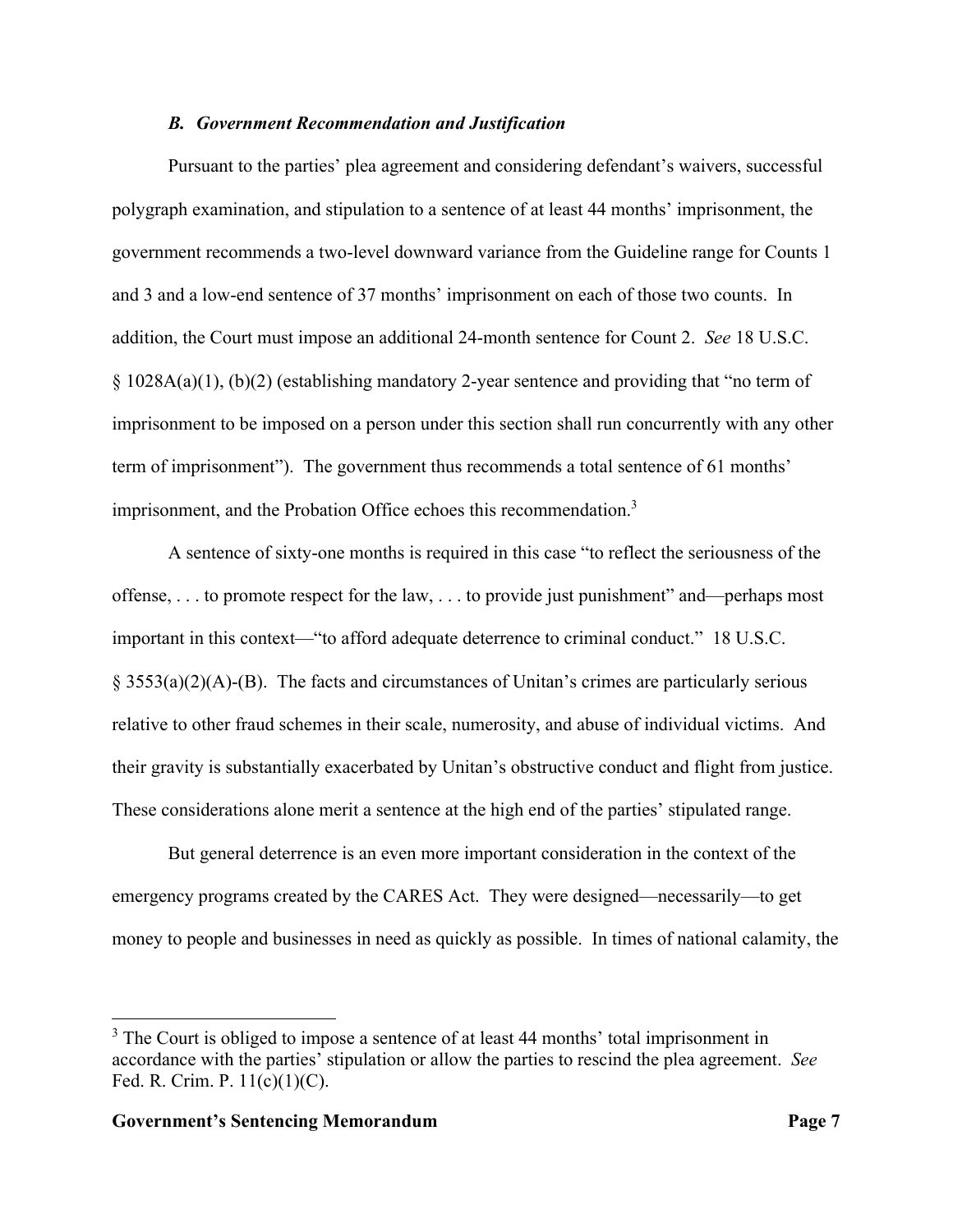government must be able to aid to its citizens expeditiously and with minimal delays borne of bureaucratic scrutiny. And yet it is precisely the lack of scrutiny that Unitan (and many others) wrongfully exploited. The only answer to this dynamic is the imposition of criminal penalties severe enough to deter others who may seek to take similar advantage of public largesse in future disasters. The anonymous, online nature of these offenses will otherwise prove too tempting to far too many. Undeterred fraud of this sort will also undermine public support for similar relief efforts even when they are unquestionably needed.

In addition to imprisonment, the defendant must pay restitution for the moneys he stole from the SBA, in the case of EIDLs, and from participating lenders, in the case of PPP loans. *See* 18 U.S.C. § 3663A. The parties have stipulated that the proven extent of those losses totals \$819,376.55. The government agrees with the payment schedule recited in the Presentence Investigation Report. (PSR ¶ 110.)

Finally, because defendant must discharge this substantial financial obligation, he should be ordered to serve a three-year term of supervised release under the conditions recommended by the Probation Office.

#### **III. CONCLUSION**

For the foregoing reasons, defendant should be sentenced on counts 1 and 3 to thirtyseven months' imprisonment, followed by twenty-four more months for Count 2, followed by a three-year term of supervised release under the conditions recommended by the Probation Office

///

<sup>///</sup>  /// ///